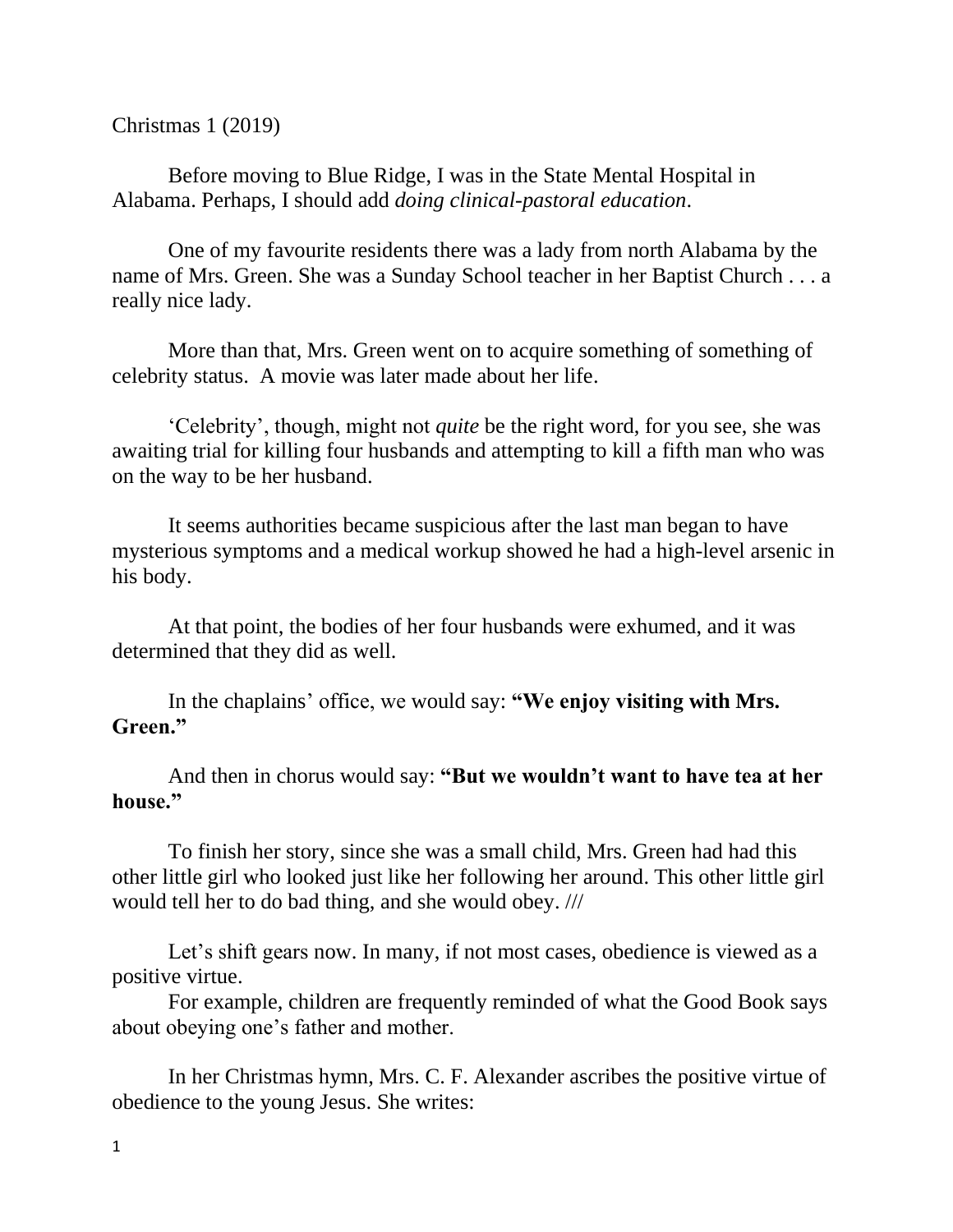*And through all His wondrous childhood, He would honour and obey . . .*

A few lines down, she adds:

*Christian children all should be, Mild, obedient, good as He.*

So, to obey is normally viewed as a good thing, for children yes, but also for adults.

Case in point is Joseph whose story is told in today's Gospel. He stands as an icon of obedience.

I don't know if you have ever thought about it, but Joseph in the beginning was just as much of a dis-believer in the virgin birth as any modern-day skeptic.

That is why when Mary turned up with child, his first instinct was to put her away.

Sometimes modern-day folk talk as if the ancients could believe in miracles like the virgin birth because they were not very sophisticated and knew nothing about modern science.

If they were gullible enough to believe such things, so be it. But we are much too smart to be taken in. Let me just say: **That is a load of rubbish.** 

Take Joseph, for example. He may not have had our scientific understanding, but he knew where babies came from.

That is why listening to his inner voice he was contemplating not going through with their marriage.

But, the angel revealed to him a different possibility, one just as incredible then as it is now: The child Mary was bearing was of the Lord.

But, how did he respond to the angel's message?

Well, we get our answer in verse 24 of Chapter 1 of Matthew's Gospel: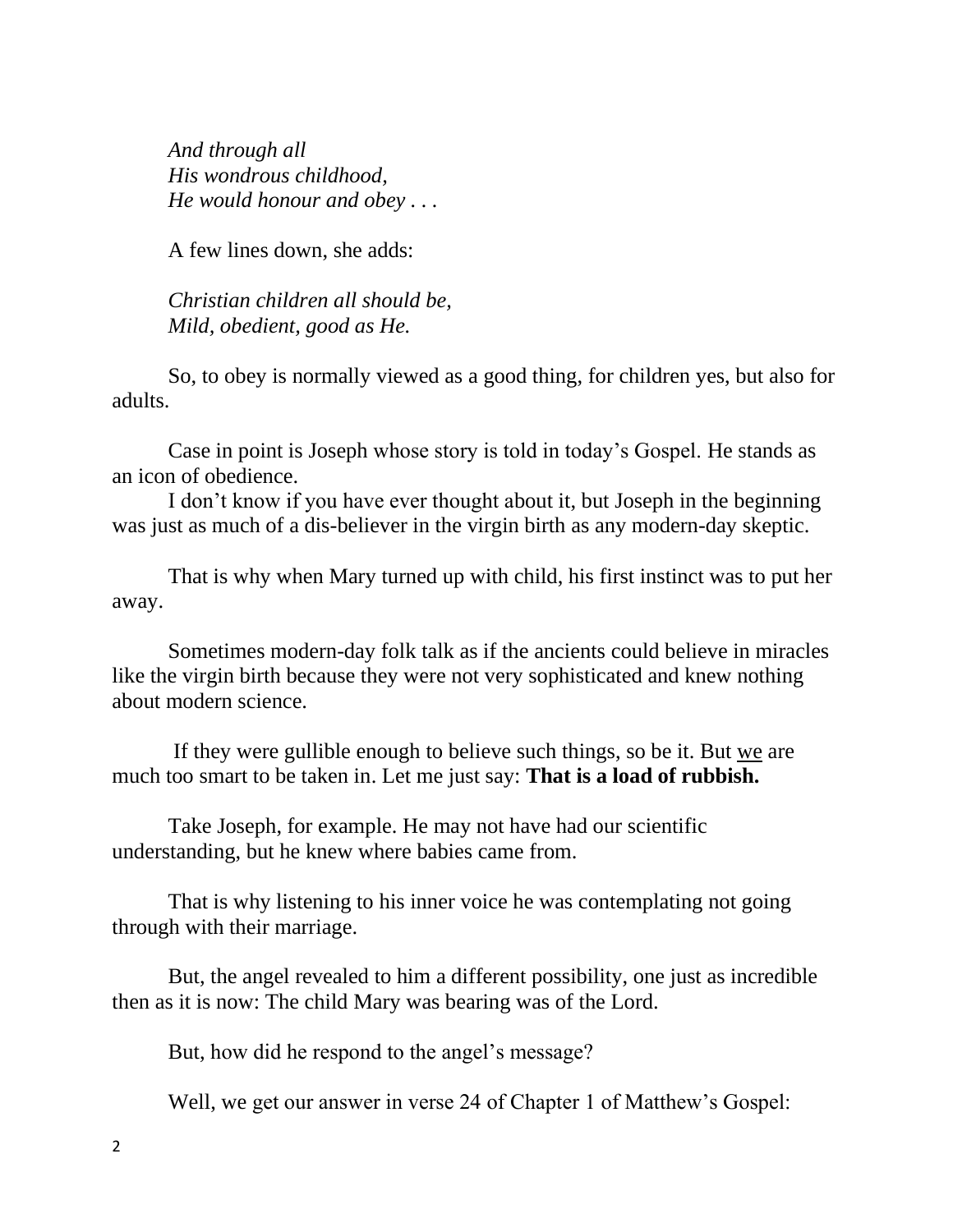## **"Then Joseph being raised from sleep did as the angel of the Lord had bidden him . . ."**

He obeyed.

Was obedience a positive virtue in Joseph's case? Of course, it was.

It put him in the company of such great men of the Bible as Abraham.

While still in idol-ridden Ur of the Chaldees, Abraham, in response to God's call, pulled up his tent pegs and headed for the Promised Land.

His obedience led to the salvation to the world. It was out of Abraham's line that Jesus came. More than that, Abraham himself was blessed because of his faithful obedience. St. Paul in Romans 4:3 says:

## **"Abraham believed God, and it was counted unto him for righteousness."**

The same was true with Joseph. By doing what the angel said, he became a player in God's plan to bring healing to the world . . . to undo the sin of Adam.

And what a privilege it was to be a co-operator with God!

How would you like have the Son of God working alongside you at your carpenter's bench? Eating at your table? Having the privilege of teaching him how to throw a fishing rod?

Obedience is indeed a positive virtue if you are listening to the right voice.

But how do you know you are? In a word, what is required is: **discernment**.

Both Mrs. Green and Joseph remind us that you cannot obey every voice that comes into your head. Some will get you into trouble, perhaps land you in the electric chair. Others will cause you to miss out on great blessings.

So, what do you do? How do you discern rightly?

Well, James in his epistle points us in the right direction when he says: **"If any of you lack wisdom, let him ask of God.**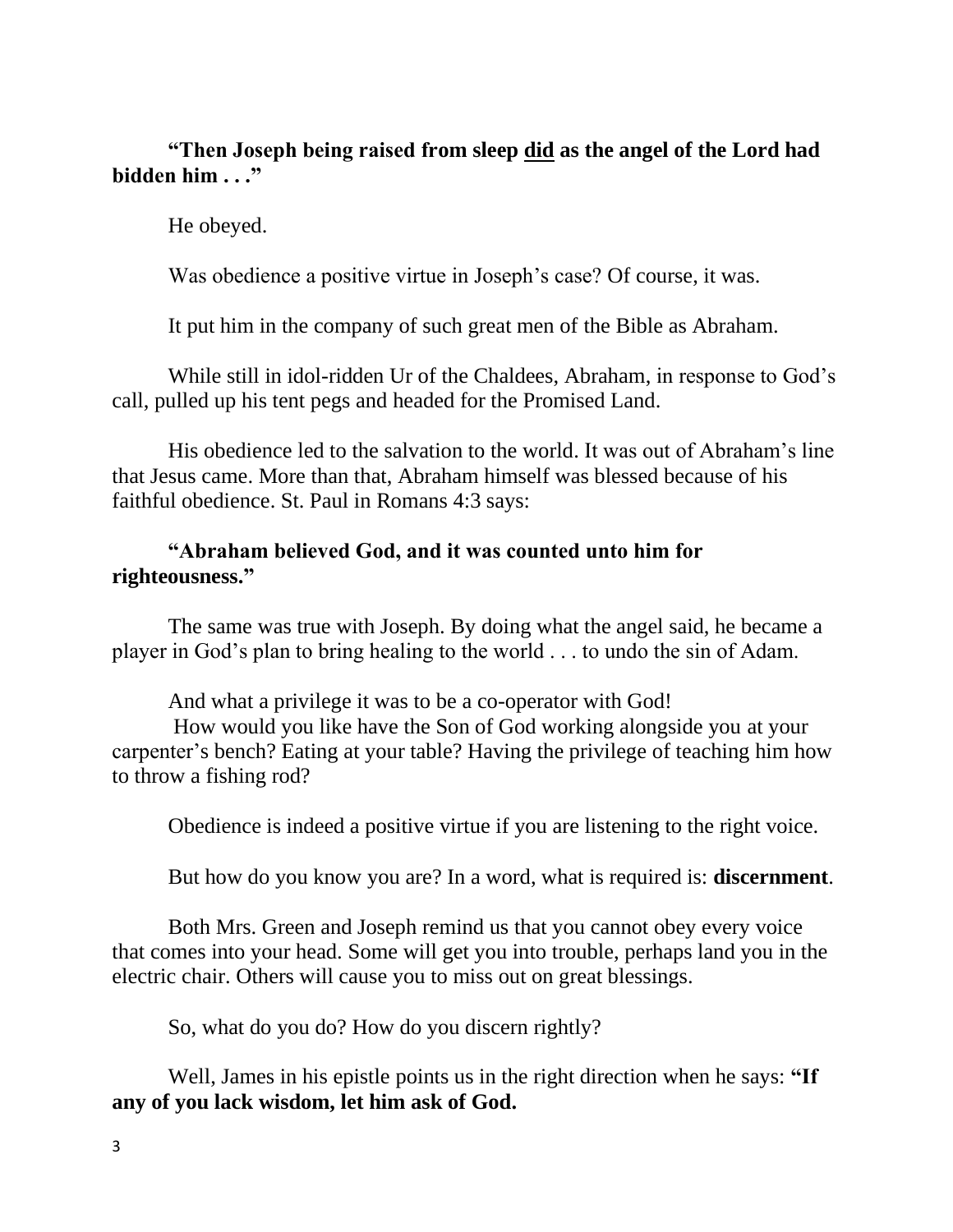Let me give you an extreme example of what I am talking about. You are a guy and you are in love with both Mary and Jane. Both are swell girls, and each would make a great wife.

One voice whispers: marry Mary. The other, marry Jane. What do you do?

Well, take your direction from James. Seek wisdom from the Lord. Ask, and it will be given you. Seek right discernment.

But, there is something that follows on from discernment. That is **doing**.

Joseph heard the angel's message and believed it came from God. He became a believer in the virgin birth. After that encounter, he could say the Creed without crossing his fingers.

But, let's supposed it had ended there. Let's suppose he had not acted on this belief, had not done what the angel commanded.

If that case, he would have missed the blessing.

But Joseph did nothing of the kind. He obeyed, and the rest his history. ///

I speak to you this morning on the eve of a new year and new decade.

I wonder what 'voices' are echoing in your head this morning?

Now, if you are hearing any like those Mrs. Green heard, please do speak to me after the service, and I will try to get you some help!

But, if God is speaking to you, prepare not only to hear but to do.

An old American Gospel song puts us on the right track when it says:

*Trust and obey, for there's no other way To be happy in Jesus, but to trust and obey.*

The songwriter is right. Resolve in 2020 to trust and obey . . . to be both a discerner and a doer.